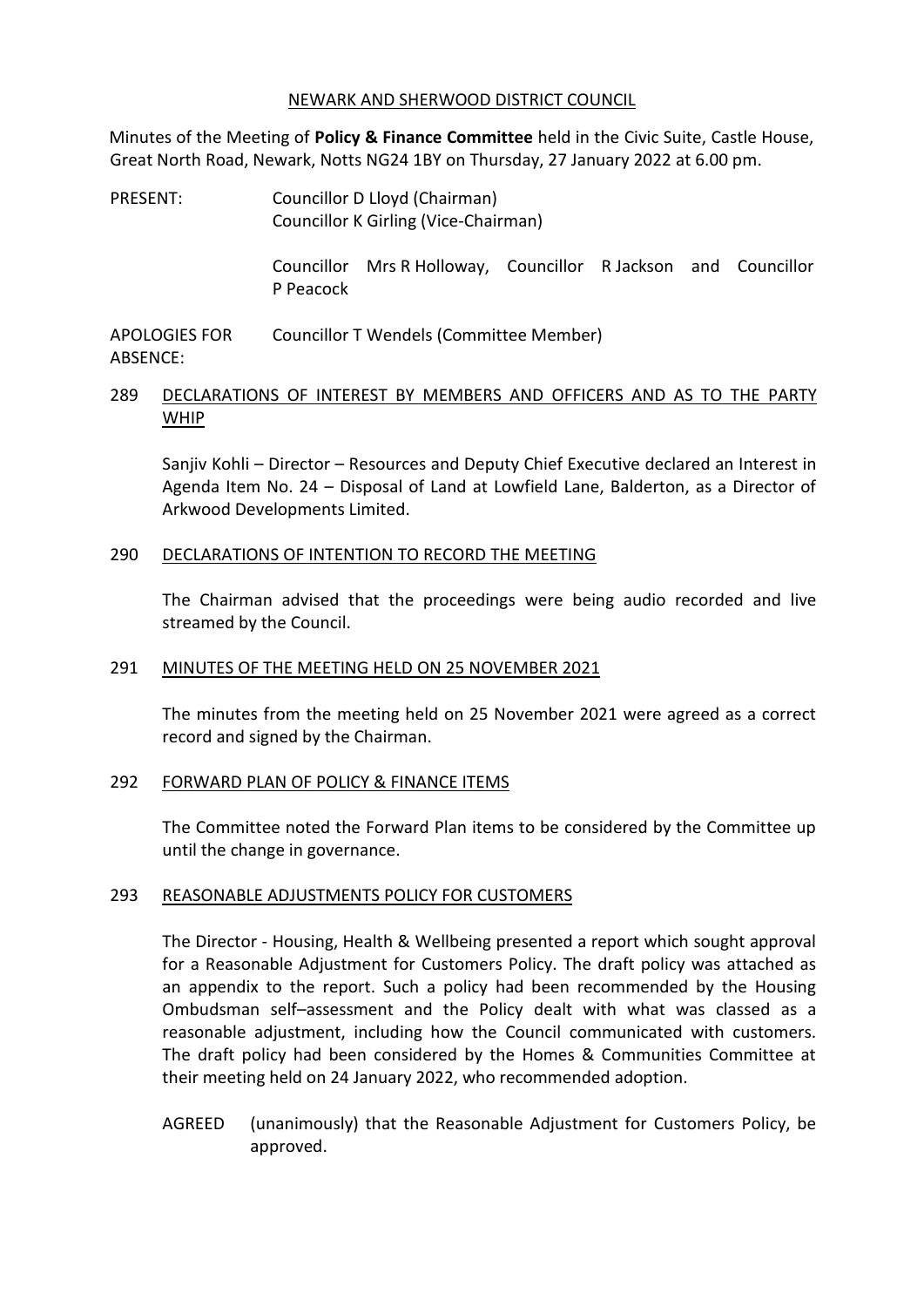To ensure the Council consider the needs of its customers and to meet the recommendation of the Housing Ombudsman Self – Assessment Code.

# 294 DEALING WITH UNREASONABLE BEHAVIOUR AND VEXATIOUS COMPLAINTS POLICY

The Director – Housing, Health & Wellbeing presented a report which sought approval for a revised Dealing with Unreasonable Behaviour and Vexatious Complaints Policy. The revised policy, explained how the Council would manage unacceptable behaviour. It was noted that such cases were the exception and each would be dealt with on its own merit. The draft policy had been considered by the Homes & Communities Committee at their meeting held on 24 January 2022, who recommended adoption.

AGREED (unanimously) that the revised Dealing with Unreasonable Behaviour and Vexatious Complaints Policy, be approved.

# Reason for Decision

To ensure the Dealing with Unreasonable Behaviour and Vexatious Complaints Policy is fit for purpose.

# 295 NEWARK TOWNS FUND UPDATE AND APPROVALS

The Director - Planning and Growth presented a report which provided an update on the Newark Town Deal and identified Towns Fund Projects and which sought approval for the Outline Business Cases (OBC) for the Cycle Town project and the International Air and Space Training Institute (IASTI), subject to assurance by Quod consulting in consultation with the District Council's S151 Officer.

The report advised that the OBC for the Cycle Town project had been received by Quod consulting and they had issued their evaluation report concluding that the project offered high value for money and recommended that it be approved. Equally, Quod consulting had concluded that the IASTI project would offer value for money and had demonstrated its deliverability.

The report also updated in respect of the business cases for the other Towns Fund projects and progress in respect of the Newark Southern Link Road.

AGREED (unanimously) that:

- (a) Members welcome and note the update provided;
- (b) Members approve, subject to the recommendation(s) of the Council's S151 Officer, in consultation with Quod Consulting, the Outline Business Case for the Cycle Town Project;
- (c) Members approve, subject to the recommendation(s) of the Council's S151 Officer in consultation with Quod consulting, the Outline Business Case for the International Air and Space Training Institute (IASTI);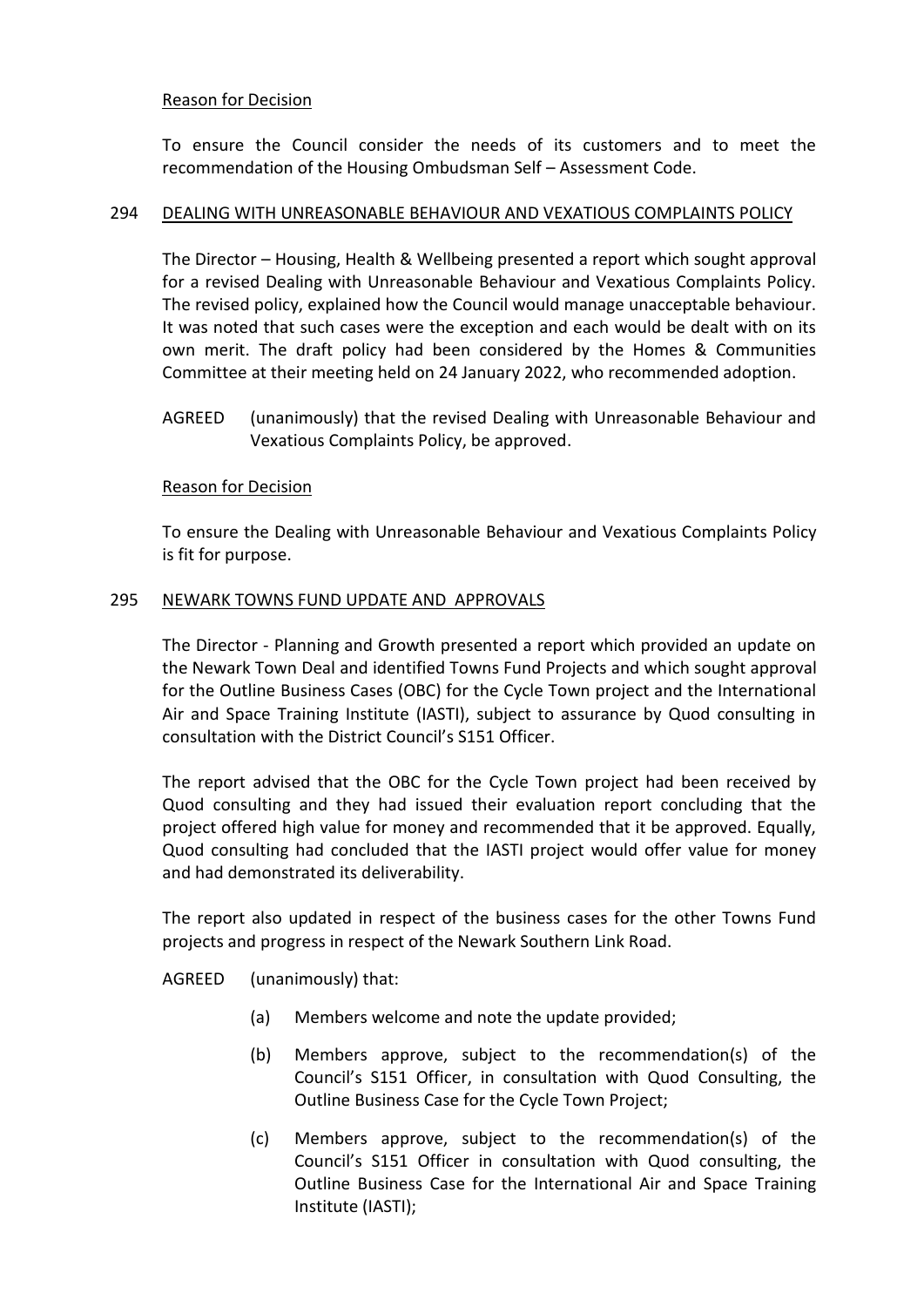- (d) subject to (b) above delegated authority be given to the Director  $-$ Planning & Growth, in consultation with the Assistant Director – Legal & Democratic Services, to enter into a Contract with Brompton Bike Hire as the supplier of the folding bikes and docks in order to deliver the Cycle Town project in accordance with the approved Outline Business Case, with the match funding detailed in the report being incorporated into the Council's Capital Programme;
- (e) subject to (c) above delegated authority be given to the Director  $-$ Planning & Growth, in consultation with the Assistant Director – Legal & Democratic Services, to enter into a Contract with the Lincoln College Group (Newark College) as the Project Sponsor for the International Air & Space Training Institute, in accordance with the approved Outline Business Case; and
- (f) delegated authority be given to the Council's S151 Officer to approve final Full Business Cases for the Cycle Town project and IASTI, subject to recommendations from Quod Consulting (or another independent third party Assurance provider) and endorsement by the Newark Towns Board.

To continue the development of the Newark Towns Strategy and Investment Plan.

# 296 HIGH STREET HERITAGE ACTION ZONE (HSHAZ)

The Director - Planning and Growth presented a report which updated the Committee on the High Street Heritage Action Zone (HSHAZ) and sought delegated authority to offer and administer grants of up to £15k each per scheme. The HSHAZ was government backed and part-funded initiative in partnership with Historic England. The HSAZ ran from 2020 to 2024 and contained numerous work strands which were detailed in the report.

It was reported that following targeted surveying, negotiation with relevant landowners, and completion of feasibility of design and costs workings the Council Officers, in conjunction with Historic England, works were sufficiently progressed to such a degree that grants could be issued through delegated authority.

AGREED (unanimously) that delegated authority be granted to the Director – Planning and Growth, following consultation with the Chairman of the Economic Development Committee, to make grant offers and deal with the subsequent administration of grants for schemes which will each total less than £15k.

#### Reason for Decision

To continue the promotion of the High Street Heritage Action Zone.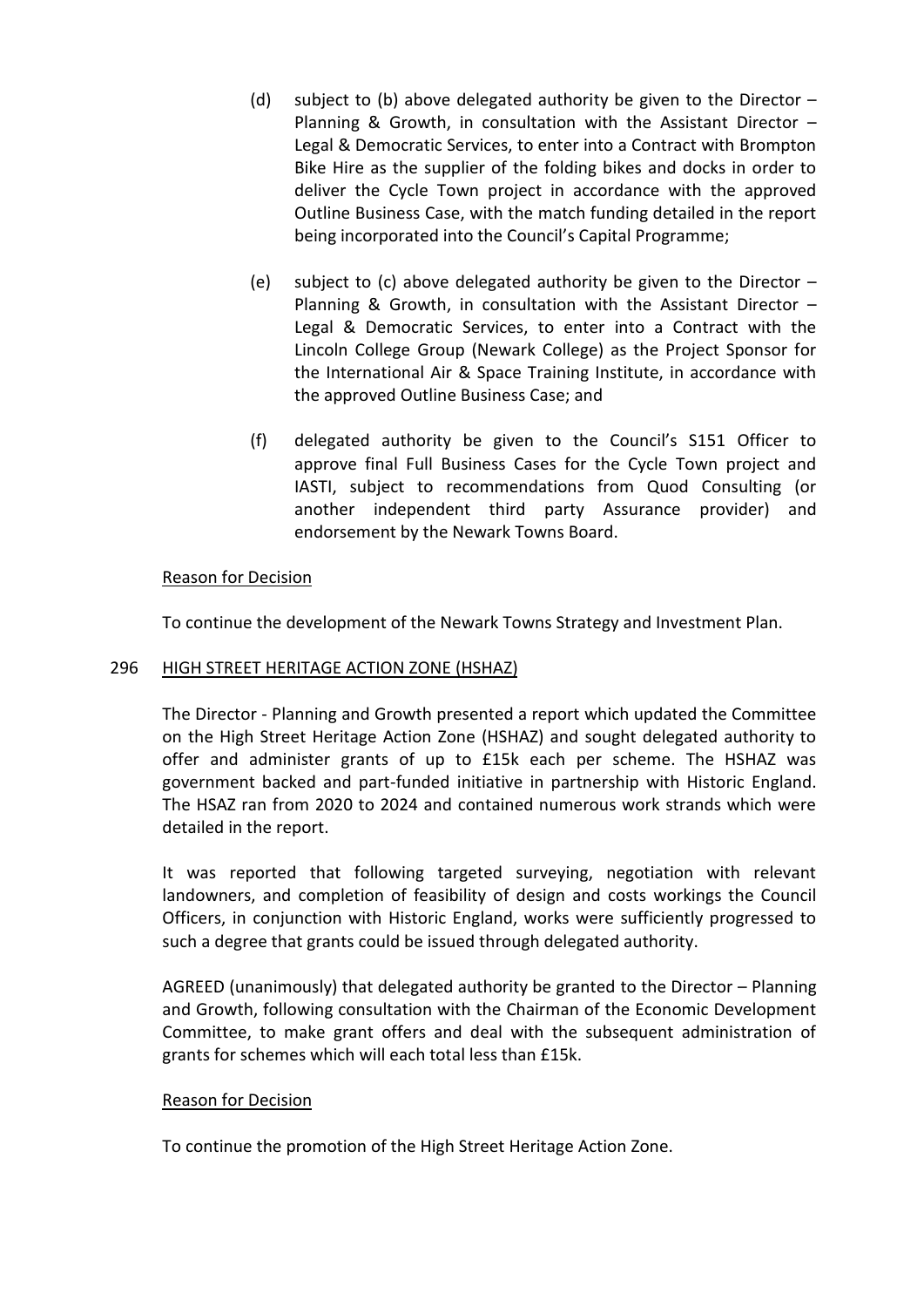# 297 COMMERCIAL STRATEGY AND ACTION PLAN

The Transformation Manager presented a report which sought approval for the Commercial Strategy 2022-2026 and associated Action Plan. The Council's Commercial Plan expired in March 2021 and a new refreshed Commercial Strategy was required to cover 2022 to 2026 to allow the Council to best address the financial gap in funding that was forecast from 2023/24. The strategy outlined the framework for addressing the financial challenge whilst the Action Plan detailed the specific projects and tasks which supported the delivery of the strategy.

AGREED (unanimously) that the Commercial Strategy and Action Plan be approved.

# Reason for Decision

For the Council to be commercial and business-like (secure value for money and be careful and creative with resources) to achieve efficiencies and earn income to be invested in resident services.

# 298 POSSIBLE PURCHASE OF LAND - BOWBRIDGE ROAD, NEWARK

The Business Manager – Corporate Property presented a report which updated the Committee on the opportunity to purchase land adjacent to Newark Hospital, on land off Bowbridge Road. Following a lengthy period of negotiation with the sole land agent representing the owners of both land parcels, the Council presented the 'Maximum Offer' permitted by Members in an attempt to secure the freehold purchase of the sites had now been accepted. The Sherwood Forest Hospitals NHS Foundation Trust and Council had now concluded agreed terms which would require the Council to construct and manage the car park alongside the Trusts lease. Following due diligence work and site investigations, it was now proposed to re-affirm the maximum offer to purchase the freehold of both parcels of land.

- AGREED (unanimously) that the Director Planning & Growth, in consultation with the Business Manager – Corporate Property be given delegated authority to:
	- (a) confirm to the land agent representing both landowners that the Maximum Offer is the full and final offer from this Council to purchase the two freehold interests detailed at Appendix A, subject also to the agreement of the Trust to lease the land;
	- (b) subject to the Maximum Offer being accepted as detailed at a) above to enter into a Lease Agreement with the Sherwood Forest Hospital Trust on the terms set out in the exempt report; and
	- (c) amend the Council Council's Capital Programme to reflect a purchase in accordance with the Maximum Offer and capital costs of implementing a car park for the Trust, as detailed in the exempt report.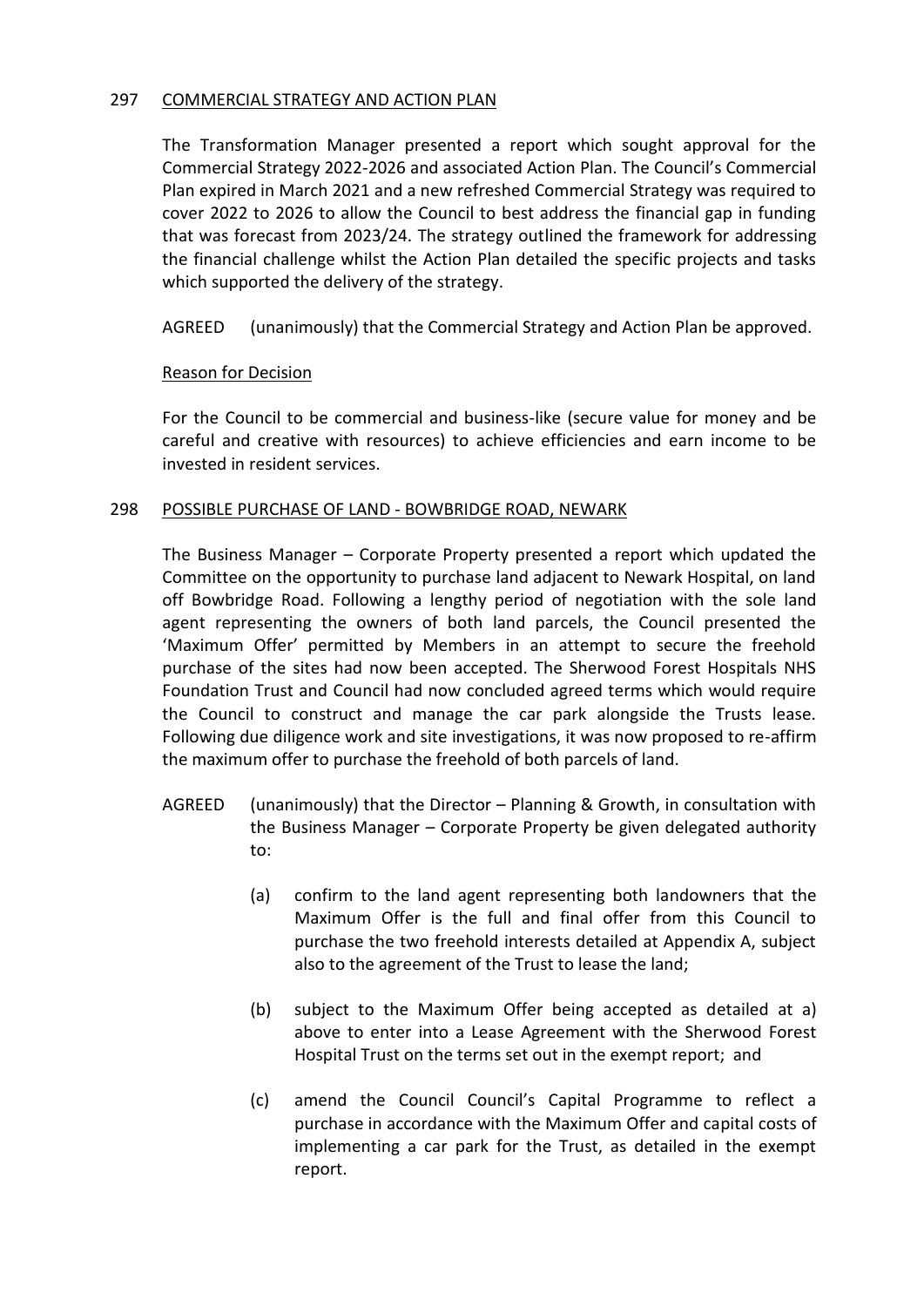To secure additional car parking in order to support the function and reputation of Newark Hospital.

# 299 GENERAL FUND, HOUSING REVENUE ACCOUNT (HRA) AND CAPITAL PROJECTED OUTTURN REPORT TO 31 MARCH 2022 AS AT 30 NOVEMBER 2021

The Business Manager - Financial Services presented a report which compared the Revised Budgets with the Projected Outturn forecast for the period ending 31 March 2022. The forecast was based on eight months performance on the Council's revenue and capital budgets including the General Fund Revenue, Housing Revenue Account (HRA) and Capital Programme. The accounts showed a projected favourable variance against the revised budget of £0.720m on service budgets, with an overall favourable variance of £0.453m which was forecast to be transferred to usable reserves. Appendix A to the report detailed the variances in service areas and other budgets, including the variances due to vacant posts.

The HRA budget showed a projected favourable variance against the revised budget of £0.675m. In respect of the Capital Programme, the additions and amendments which required approval were detailed in Appendix C to the report. If these variations were approved the revised budget would be reduced to £38.413m.

AGREED (with 5 votes for and 1 abstention) that:

- (a) the General Fund projected favourable outturn variance of £0.453m to usable reserves be noted;
- (b) the Housing Revenue Account projected favourable outturn variance of £0.696m to the Major Repairs Reserve be noted;
- (c) the variations to the Capital Programme at Appendix C be approved; and
- (d) the Capital Programme revised budget and financing of £38.413m be approved.

# Reason for Decision

To update Members with the forecast outturn position for the 2021/22 financial year.

# 300 POLICY & FINANCE COMMITTEE REVENUE BUDGET 2022/23

The Business Manager – Financial Services presented a report which informed Members of the budget and scale of fees and charges for the areas falling under the remit of the Policy & Finance Committee for 2022/23. Appendices A and B to the report summarised the budget proposed for the Committee for 2022/23 by service team and subjective level respectively. Appendix C to the report summarised the main reasons for changes between the 2022/23 base budget within the 2021/25 Medium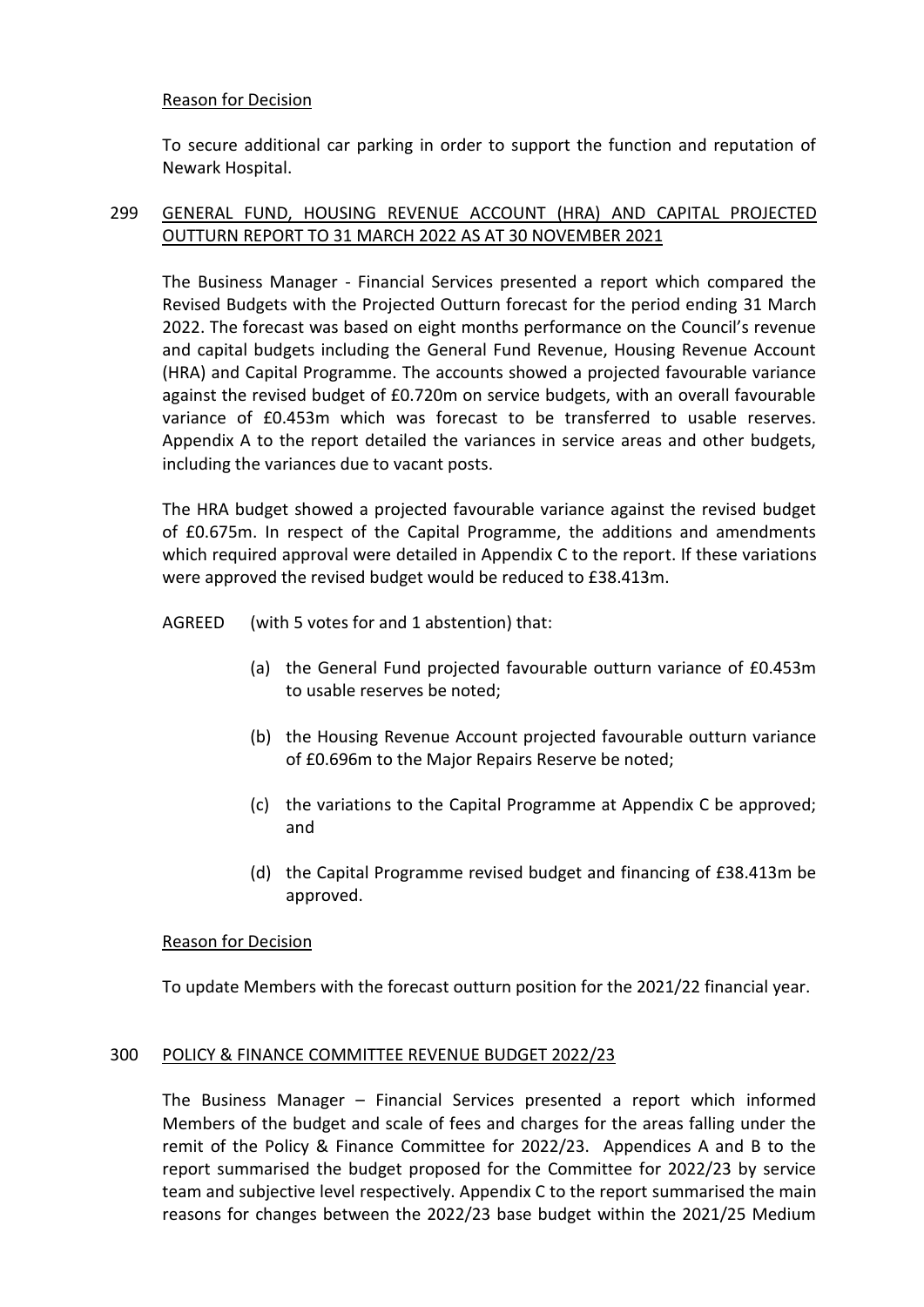Term Financial Plan and the current draft 2022/23 budget for services for this Committee. A schedule of proposed levels of fees and charges pertaining to the Committee were given at Appendix D.

It was noted that the Committee's proposed 2022/23 budget was £111,000 more than its base budget within the 2021/25 Medium Term Financial Plan which was an increase of 2%. Employee budgets of £5.615m accounted for 69% of controllable costs

- AGREED (with 5 votes for and 1 abstention) that the following recommendations be made to the Policy and Finance Committee meeting on 21 February 2022:
	- i. the 2022/23 base budget in Appendix A for inclusion in the overall council budget; and
	- ii. to Council on 8 March 2022 the 2022/23 fees & charges in Appendix D.

# Reason for Decision

To ensure that the budgets and fees & charges finally proposed for 2022/23 are recommended to the meeting on 21 February 2022.

# 301 2022/23 HOUSING REVENUE ACCOUNT (HRA) BUDGET AND RENT SETTING

The Business Manager - Financial Services presented a report in relation to the Housing Revenue Account Budget and rent setting for 2022/23. The report showed the actual outturn of the Housing Revenue Account for the year 2020/21; examined the proposed income and expenditure on the Housing Revenue Account for 2022/23 in accordance with Section 76 of the Local Government and Housing Act 1989; and provided indicative figures of income and expenditure for the financial years 2023/24 to 2025/26. The report also made recommendations to set rent levels and service charges for 2022/23 with effect from April 2022.

The setting of the Housing Revenue Account budget and the approval of rent levels would be presented to the Full Council Meeting in February 2022, which would allow the required time to notify tenants of proposed changes to rents in accordance with the legislation.

- AGREED (with 5 votes for and 1 against) that the following recommendations be made to the Full Council at its meeting on 8 February 2022:
	- a) the HRA budget for 2022/23, as set out in Appendix A1 to this report;
	- b) an increase of 4.1% (CPI + 1%) in the 2022/23 rents of all properties in the HRA as at 31 March 2022; and
	- c) the 2022/23 service charges as set out in Appendix C to this report.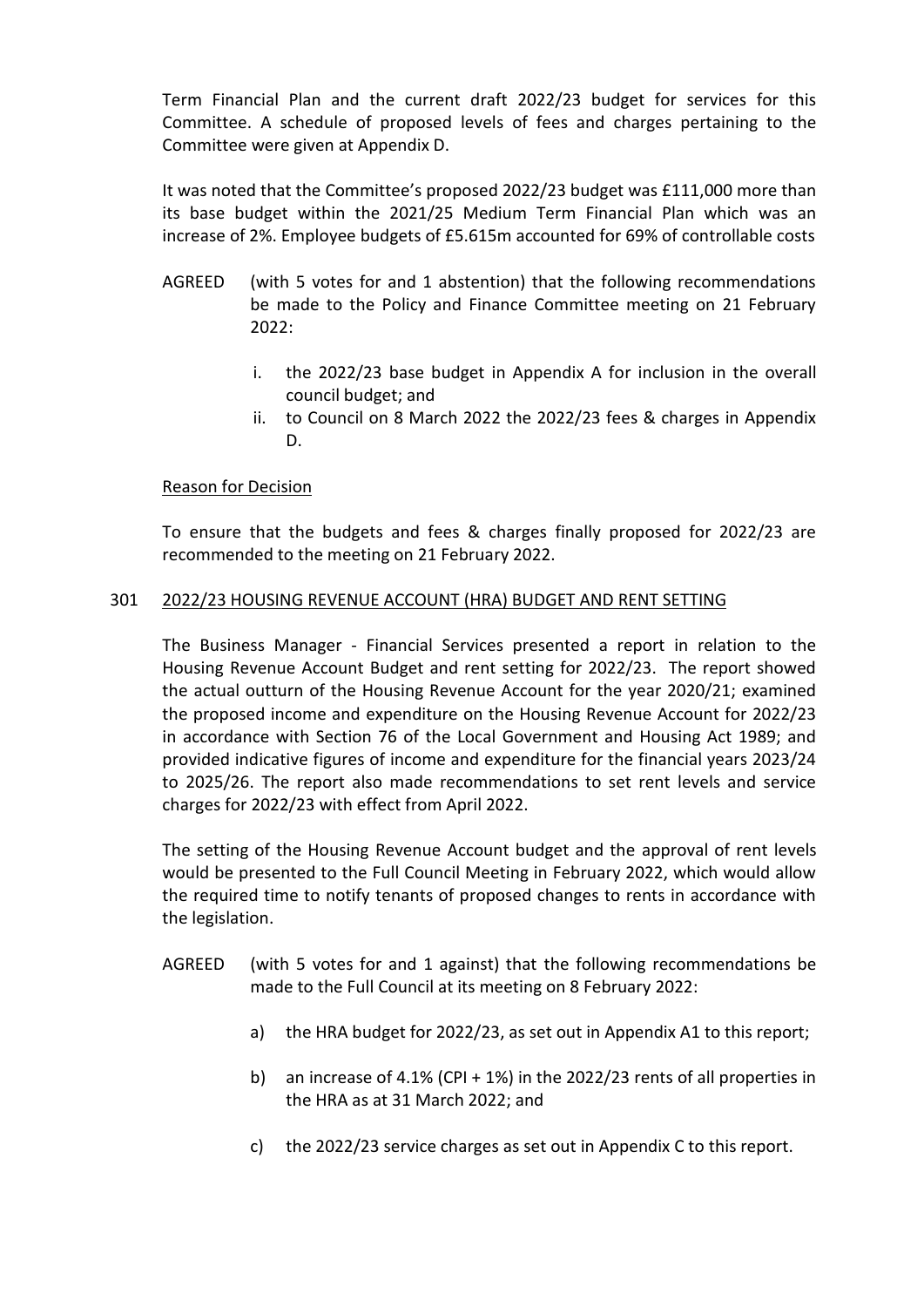To advise Members of the proposed HRA budget and changes in rent and service charge levels for 2022/23 and for these to be recommended to Full Council at its meeting on 8 February 2022.

# 302 LANDLORD STRATEGY

The Director - Housing, Health & Wellbeing presented a report which sought approval for the Council's Landlord Strategy which set out the approach the Council intended to take with landlord services over the next five years. The proposed strategy was attached as an appendix to the report.

The document set out the Council's approach to tenure; tenant and leasehold management; income including rent and service charge management; services to older people and housing with care as well as asset management and regeneration.

AGREED (unanimously) that the Landlord Strategy, as the narrative for the Council's 30 year HRA Business Plan, be approved.

# Reason for Decision

To ensure the Council has a clear approach for landlord services into the future and that the finances were in place to support them.

# 303 ALLOCATION OF HRA EFFICIENCY SAVINGS WITHIN HOUSING SERVICES

The Director- Housing, Health & Wellbeing presented a report which updated the Committee on the proposed allocation of budget savings from the integration of housing services back to the Council and requested delegated authority be given to the Homes & Communities Committee to approve the allocation of budgets subject to individual business case reports being presented.

It was reported that cost savings had been estimated to be £0.95m per annum through the life of the HRA Business Plan, however, in practice, savings of £1.053m were generated. It had been agreed that these savings would be used to improve the experience of tenants, through service enhancements, to the quality of homes and to neighbourhoods. Based on tenants' feedback the Council had now identified how the use of savings during 2022/23 woulld be prioritised. The full proposals were set out in the report.

AGREED (unanimously) that the proposals as set out in the report be approved, to enable Officers to build these proposals into the budget process for 2022- 23.

# Reason for Decision

To provide the plan for efficiency savings investment to show how these will be used to develop and enrich services that are important and make a difference to tenants.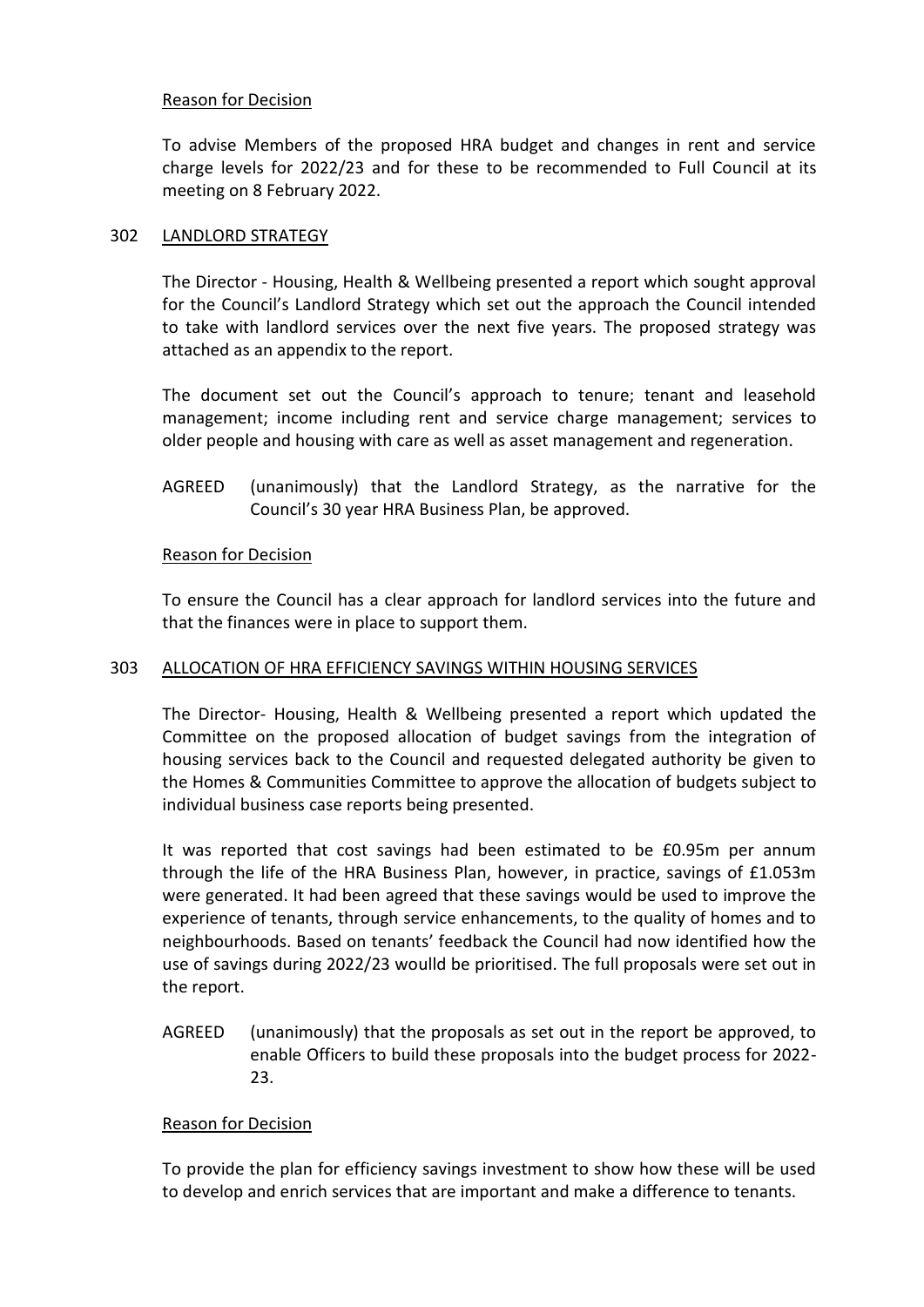#### 304 MAGNUS HOCKEY PITCH REFURBISHMENT

The Health Improvement and Community Relations Manager presented a report which sought approval to progress with the refurbishment of the existing Artificial Grass Pitch (AGP) at the Magnus Academy, to secure a "fit for purpose" facility that would enable school and community use and Newark Hockey Club (NHC), to continue to train and play competitive hockey in Newark.

The report proposed the Council finances the new AGP facility through an approved procurement method and thereafter operates the pitch through Active4Today for a period of 15 years. The terms of management would be set in a Community Use Agreement (CUA). The change in approach and estimated costs were detailed in the report. The report also referred to additional grant funding opportunities which would be explored. This included working with NHC to bid for grant funding towards the purchase of new goals and 'dug outs' through the Nottinghamshire County Council Local Communities Scheme. Based on the current assumptions it was noted that the estimated annual shortfall in income of circa £1,800.

The Committee considered that if the proposal could be delivered with no shortfall, such a model could be used for other similar projects within the District.

AGREED (unanimously) that:

- (a) the proposal to progress with the refurbishment of the Artificial Grass Pitch at the Magnus Academy be approved;
- (b) the increase of £112,500 in the capital budget, funded by borrowing, be approved;
- (c) the reprofiling of the capital scheme into the 2022/23 financial year be approved; and
- (d) the shortfall of  $£1,800$  be absorbed into the Council base budget, based on the reduction of £28,800 in the budgeted Management Fee to Active 4 Today together with the increase in capital charges of £30,600 within the General Fund revenue account from 2023/24.

# Reason for Decision

To ensure that the facility is retained as a valuable recreational infrastructure resource for the wider community and to enable Newark Hockey Club to continue to play competitive hockey in Newark.

# 305 DIGITAL STRATEGY UPDATE

The Business Manager – ICT & Digital Services presented a report which provided an update on the Digital Strategy 2021-24 and associated projects. It was noted that a Digital Transformation Board made up of key officers from across the Council had been established to review all digital projects and prioritises. These projects were in accordance with the Council's Community Plan objectives. The report outlined initiatives already undertaken and those proposed as part of the Action Plan.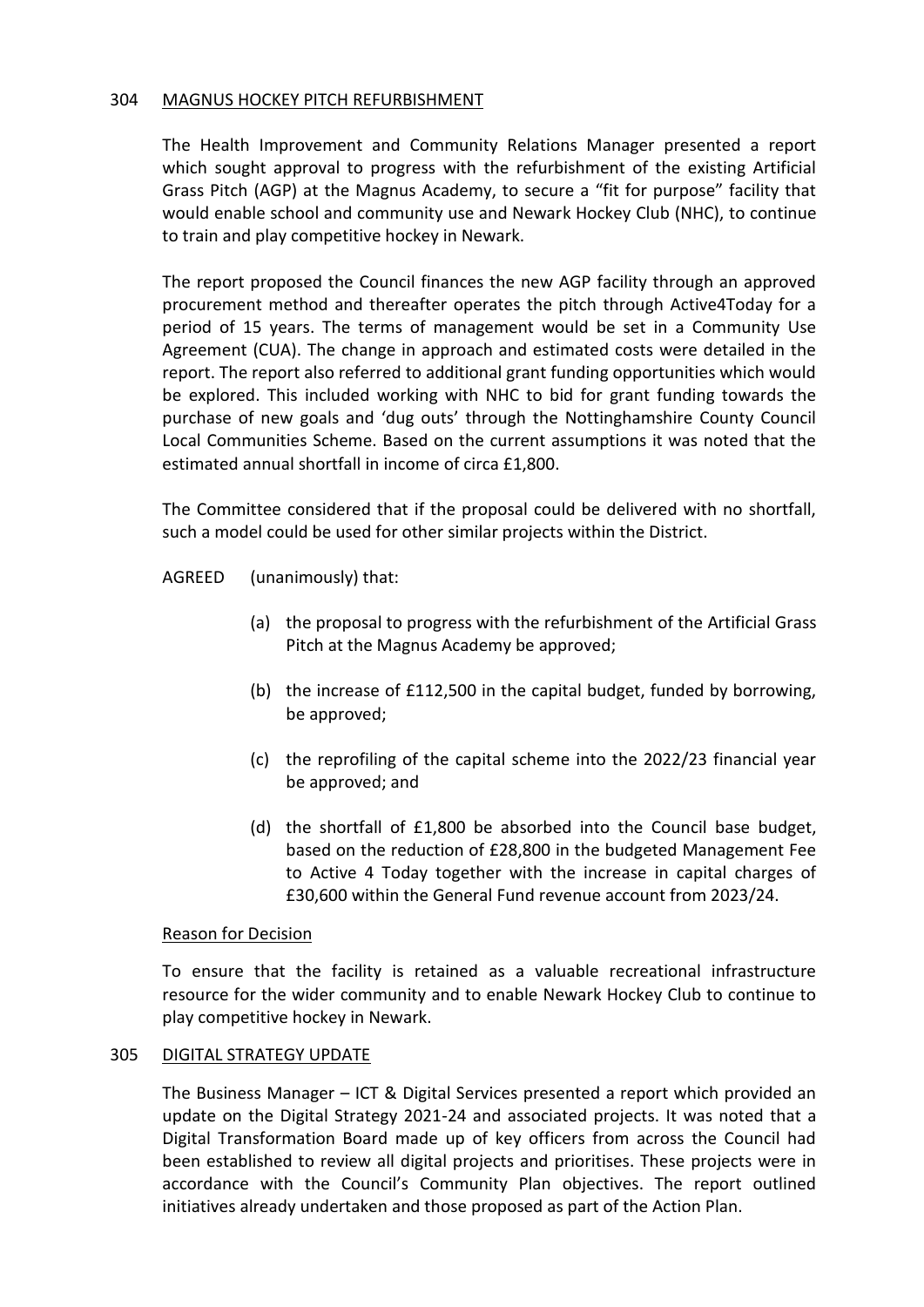AGREED (unanimously) that the update provided be noted.

# Reason for Decision

To update Members on the continued development regarding the work being undertaken on the Digital Strategy, Digital Transformation board and action plan.

# 306 URGENCY ITEM - YMCA COMMUNITY & ACTIVITY VILLAGE

The Committee noted the decision to:

- (a) approve a payment of £10,998.57 to the YMCA from the Council's 50% share of the Elm Avenue sales receipt to provide third party match contribution to a grant of £100,000 for a cycle pump track at the YMCA Community and Activity Village, Newark;
- (b) approve adjusted payment to the YMCA in respect of the Elm Avenue capital receipt of £340,027.46; and
- (c) add £351,026.03 to the capital programme to facilitate these payments.

AGREED (unanimously) that the urgency item be noted.

# Reason for Decision

To ensure grant funding is secured.

# 307 URGENCY ITEM - 45 AND 47 GRANGE ROAD, AND 99 GRANGE ROAD, NEWARK

The Committee noted the decision to further extend the 2009 Option Agreement with Catesby for land to the rear of 45-47 Grange Road, Newark and 99 Grange Road, Newark with a Base Price of £75,000 and Additional Payment of £176,500.

AGREED (unanimously) that the urgency item be noted.

# Reason for Decision

To ensure that a revised option is secured and represents best consideration for the Council.

# 308 EXCLUSION OF THE PRESS AND PUBLIC

AGREED (unanimously) that, under Section 100A (4) of the Local Government Act 1972, the public be excluded from the meeting for the following items of business on the grounds that they involved the likely disclosure of exempt information as defined in Part 1 of Schedule 12A of the Act.